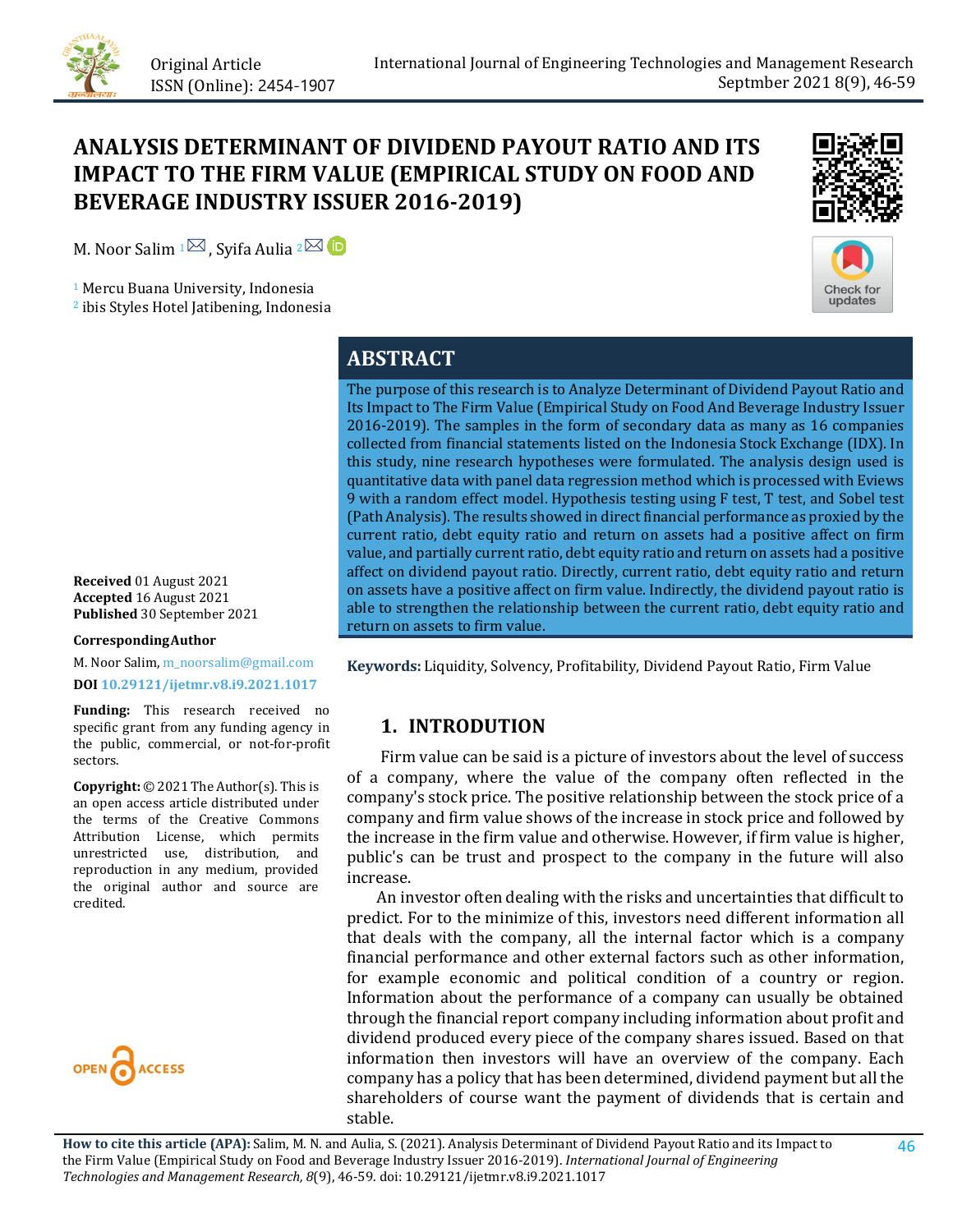Stable dividends will reduce the uncertainty of the results of investment that they do. The low uncertainty of the investment will increase public trust in the company, the value of the company and the price stocks will also be increased. However, to achieve this, the company requires sales volume and profit for a nominal stable in order to produce dividends are high. The greater the volume of sales and profit is nominal it is expected that the greater to the determinant of the dividend of the company to the shareholders.

This is done in order to avoid losses and the most important thing is that the return or rate of return of shares in accordance with the expectations of investors. The company's financial performance often becomes a measurement tool of investors to take investment decisions. Every investor has the emphasis is different to the items of the financial statements. Benchmark the company's performance can be measured and determined based on the financial ratios of the company. Company's financial ratios can be found in the company's financial statements in the form of accounting information that can be used one as a base of information to take an investment decision. Investors who do fundamental analysis of the information about the financial performance of the company's internal with this information [\(](#page-11-0) Kurrohman [et al.\(2014\)\)](#page-11-0). Financial ratios are mostly used as reference in view the performance of a company is the ratio of liquidity, solvency, and profitability.

| No                  | <b>Industrial Group</b> | <b>Dividend Payout Ratio</b> |        |        |       |  |  |
|---------------------|-------------------------|------------------------------|--------|--------|-------|--|--|
|                     | (Consumer Goods)        | 2016                         | 2017   | 2018   | 2019  |  |  |
|                     | Food & Beverage         | 1.513                        | 3.057  | 2.709  | 2.477 |  |  |
| 2                   | <b>Cosmetics</b>        | 7.007                        | 6.859  | 10.549 | 8.394 |  |  |
| 3                   | Tobacco                 | 9.591                        | 11.117 | 8.331  | 6.488 |  |  |
| 4                   | pharmacy                | 6.786                        | 6.221  | 5.005  | 3.592 |  |  |
| 5                   | <b>Houseware</b>        | 4.570                        | 2.219  | 9.969  | 4.490 |  |  |
| Rata-Rata Per Tahun |                         | 5.894                        | 5.894  | 7.313  | 5.088 |  |  |

**Development of the Average Dividend Payout Ratio Industry Groups which are listed in Indonesia stock Exchange year 2016 -2019 (in percent)**

From tabel that known level development of the average Dividend Payout Ratio (DPR) each of the industrial sector in Indonesia stock Exchange (BEI) in the year 2016-2019 experiencing fluctuations and do not indicate the presence of the application of a stable dividend policy in the sector of the food and beverage industry especially in the food and beverage industry which became the object of research. Dividend policy is one of the important decisions for the company, because the policy is related to the decision of the company in determining the magnitude of the net profit will be distributed as dividends and how much profit to be reinvested into the company in the form of retained earnings (retairned earnings). In addition, the dividend policy to be an important part of the strategy of long-term financing of the company in responding to the dynamics of the business environment. This can show the problem of determinants of the dividend policy.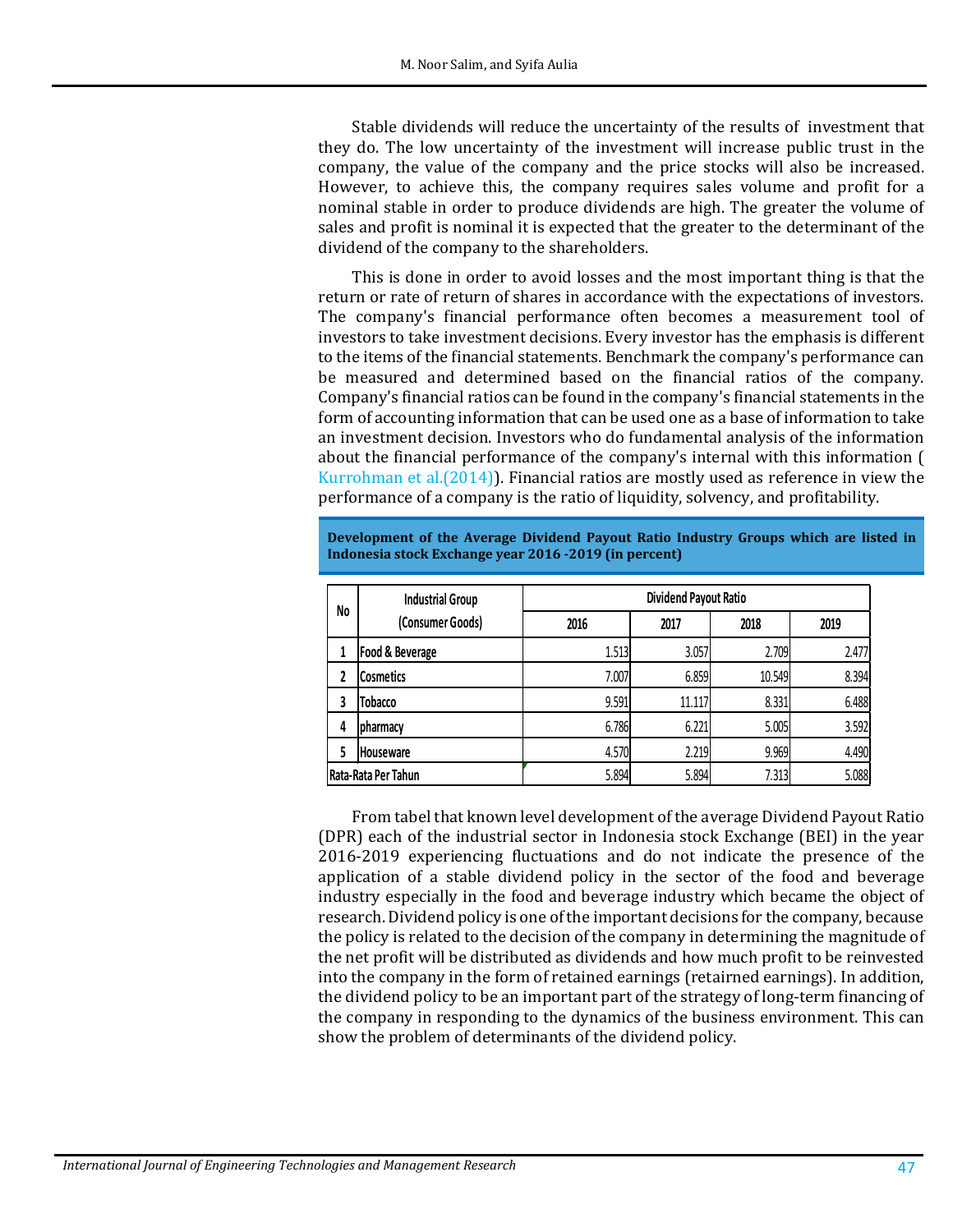

The value of average in sector of goods consumers industry in each sub-sector has increased and decreased normal. However on the sub-sector of houseware and cosmetics and household increases the value of PBS drastically during the year 2018 and also again on the decline during the year 2019. While other can we know the sub-sector of the pharmaceutical, tobacco industry, and also food and drinks, the value of PBV decreased every year. However, in between all sectors of industrial parts, offered food and beverage is the sector of industry that has a value of PBV is the most stable. This is because the value of PBV in the food and beverage industry decrease is not significant. With it, the author can conclude that the food and beverage industry, namely industrial sectors that have a level of stability which is good compared with the industry on the other sub-sector industry.

So therefore, with the phenomenon of the determinants of dividend payments that fluctuate every year. This will have an impact on investor interest in investing in the company and also the number of firms industry Food and Beverage Industry is likely to decline during the years 2016 to 2019, and also the value of the company Food and Beverage Industry sector tends to decrease during the year 2016 up to 2019 but it is precisely volume sale of the company Food and Beverage industry is likely to increase in the period 2016 to 2019 that have an effect on the liquidity, solvency and profitability.

## **2. LITERATURE REVIEW**

The agency theory perspective is the basis used to understand the issue of dividend payout ratio determinants and firm value. Agency theory results in an asymmetric relationship between the principal (investor) and manager (agent), to avoid this asymmetry relationship, it is necessary to clarify the dividend payout ratio in dividend policy which aims to assist investors in making stock investment decisions because it is related to the quantity of return generated. The relationship between agency theory and firm value is because in the agency relationship there is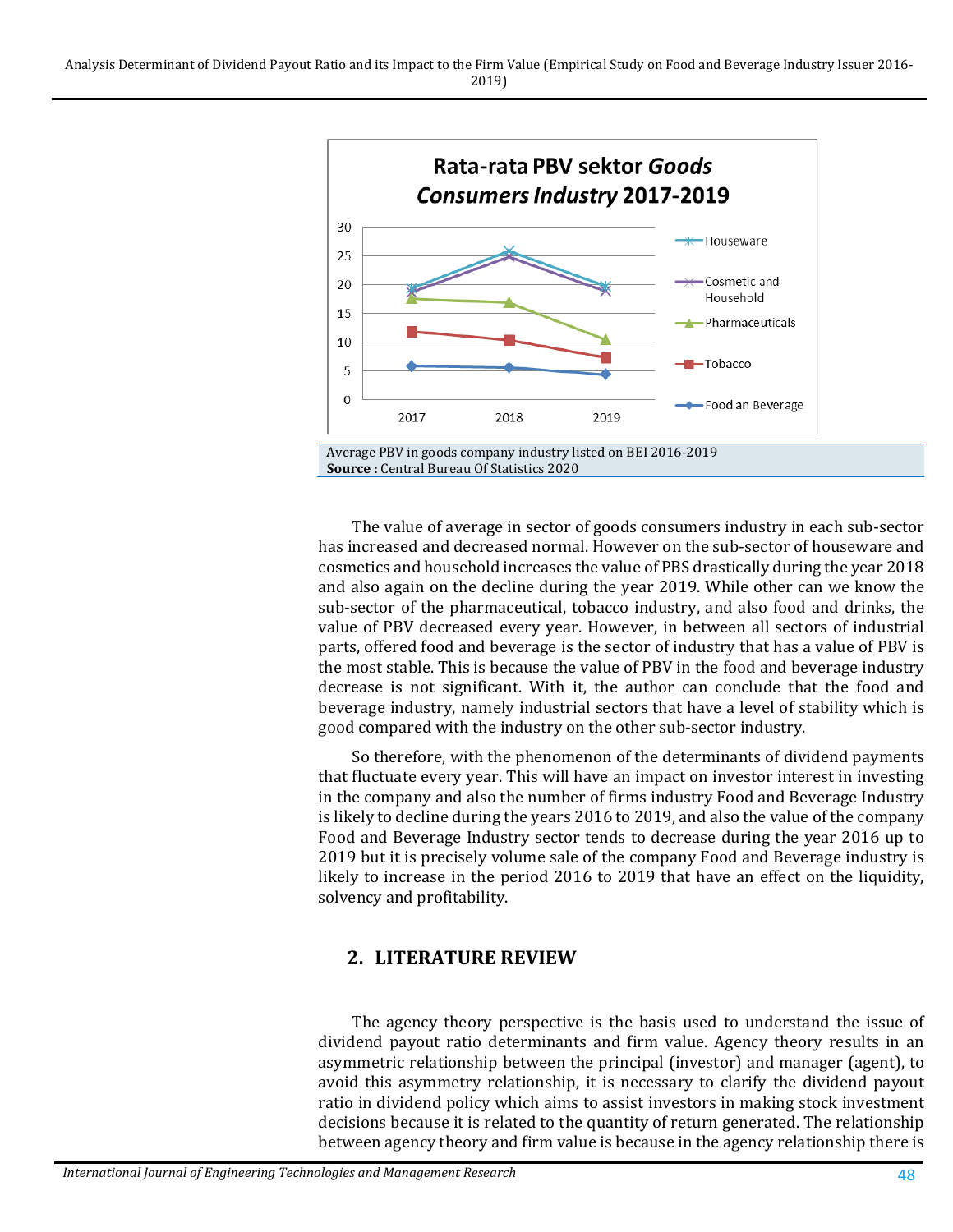a conflict of interest between the agent and the principal. So financial performance which includes liquidity, solvency and profitability is needed by investors to see the quality of a company before making an investment.

#### **2.2. SIGNALING THEORY**

Signaling theory explain about a boost company so that the company provide information about the condition of financial statements better for parties from both external and internal company. Such encouragement appears due to the presence of asymetry of information between external parties and the management of the company. Asymetry of information caused by the company find out more information about the company's prospects, risks that may arise and how the condition of the actual company, compared with external parties or potential investors (Suryono, 2019).

#### **2.3. FIRM VALUE**

According from Birgham (1977) in (Metha [and Gunawan](#page-11-1) (2011)), all companies have a primary goal in improving the value of the company, this effort was carried out to enhance the prosperity of the politics of shareholders. The value of the company is an important aspect of a company, this is because as the rising value of the company, prosperity and also the well-being of the shareholders will be increased as well.

Price book value =  $\frac{harga$  Saham<br>nilai buku

### **2.4. FINANCIAL RATIO**

Financial ratio defined as a ratio calculation using the reports from financial companies to measure and assess the financial condition and performance of a company (Hery [\(2016\)\)](#page-12-0). With this ratio, investors can determine the level of health and condition of the company at this time. In this study financial ratio used is liquidity, solvency, and profitability.

Liquidity ratio using for determine the liquidity of a company and the ability in pay short-term debt see with current assets of the company against the debt current. As for the liquidity ratio that researchers use in this study are current ratio (CR). The Current ratio is the ratio used to measure a company's ability to meet short term liabilities that will be due soon on all current assets that are owned by the company (Hery [\(2016\)\)](#page-12-0). This ratio is assumed by the study as the ratio of the right to represent the liquidity ratio. So, formula calculation of current ratio:

 $t \; ratio = \frac{current \; asset}{current \; liabilities} \; x \; 100\%$ 

Solvency ratio is the ratio that used for measure a company's ability to manage debt to profit, and also to pay back the debt. Researchers using the debt to equity ratio (DER) to measure the solvency ratio in this study. DER is a ratio that measures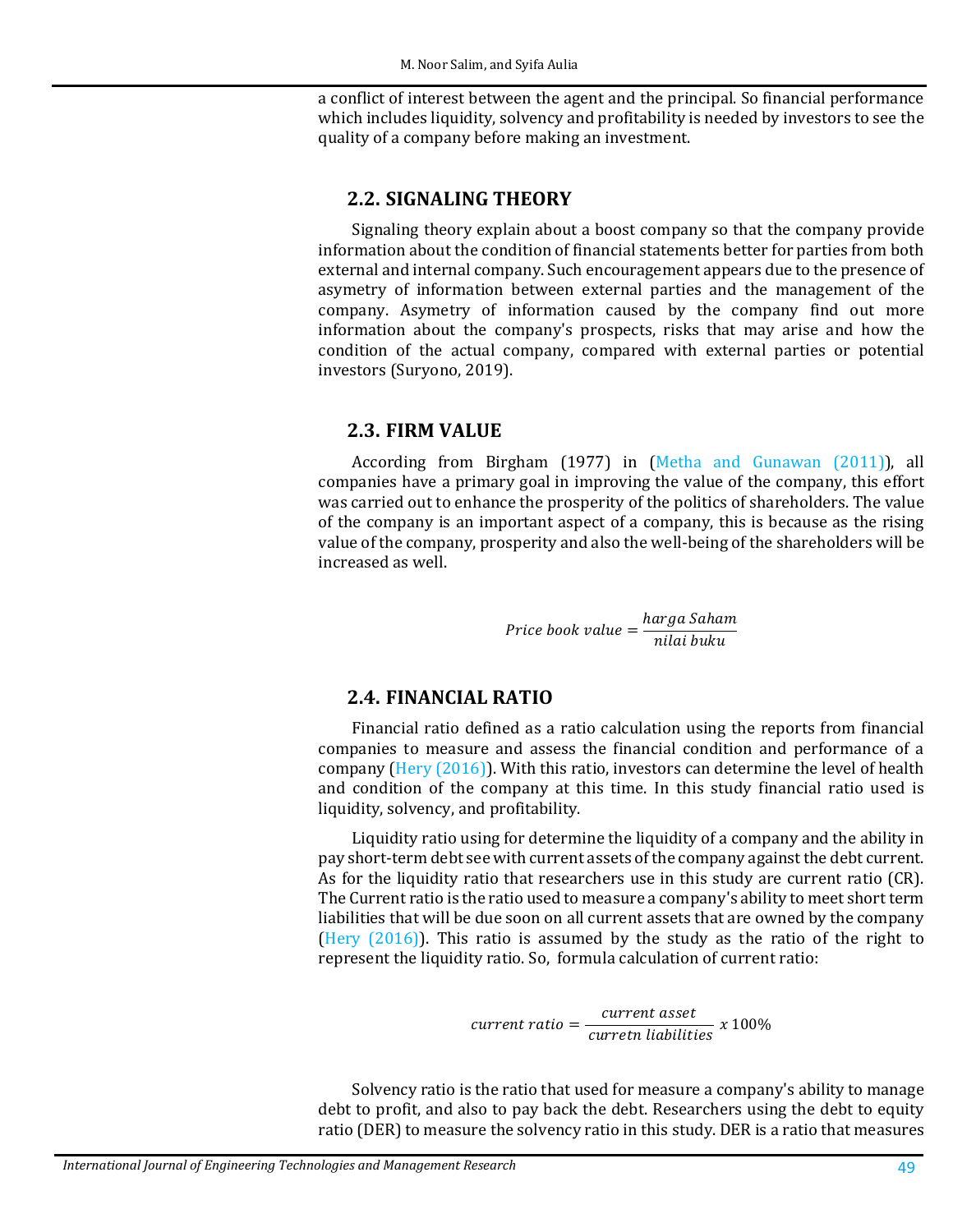a company's ability to repay the debt capital owned. Analysis (2011) stated that if the company's assets are obtained from the debt will have an impact on the increase of investment risk. If the company is unable to pay off its obligations according to the time that has been determined. Thus, this ratio will have an impact on the value of a company. So, formula calculation of debt to equity ratio:

Debt to equity ratio  $=$   $\frac{\text{total debt}}{\text{total capital}} \times 100\%$ 

The last is profitability ratio that researchers use in this study is Return on Assets (ROA). ROA is used to see the magnitude of the return of investment has been invested by the investor. So that it is relevant to the purpose of the investment made by investors in the Capital Market [\(Fahmi\(2013\)\)](#page-12-1). So, formula calculation of return on assets:

Return on assets  $=$   $\frac{net \: income}{total \: asset} \times 100\%$ 

#### **2.5. DIVIDEND PAYOUT RATIO**

The main purpose of the investment made by the investor to the company certain is to get the return. On the other hand, with the investment of the investors, the company also expects to continue to survive and develop their business. Return expected investors can be in the form of capital gains or dividend income [\(Ulfa](#page-13-0) and Yuniati [\(2016\)\)](#page-13-0). Stock Return proxies by the Dividend payout ratio, where the value of the house of representatives is obtained by dividing the value of the annual dividend with an annual dividend or by dividing the value of the earnings of a building stock with dividend shares/sheet (Ulfa [and Yuniati](#page-13-0) (2016)). Level of dividend payout ratio can also be affected by the company's financial performance. Then, the dividend policy will affect the value of the company. So, the variable dividend policy is also often referred to as a signal to investors in assessing the condition of the company. So, formula calculation of dividend payout ratio:



Devidend Payout Ratio  $=$   $\frac{Dividend}{Barning}$  per share  $x$  100%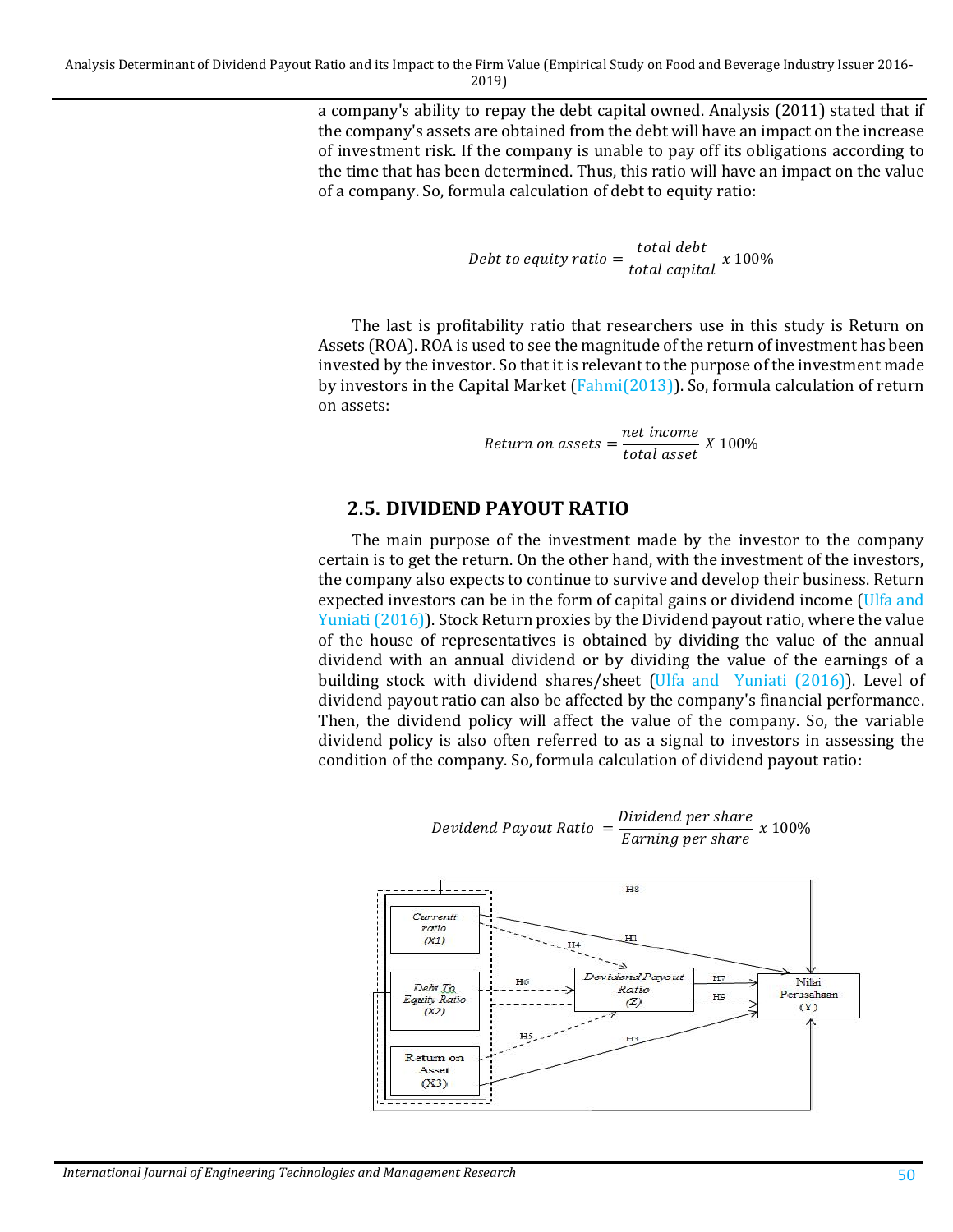#### **Hypothesis :**

H1 : Current Ratio (CR) has positive impact on the firm value.

H2 : Debt To Equity Ratio (DER) has positive impact on the firm value.

- H3 : Return On Assets (ROA) has positive impact on the firm value.
- H4 : Current Ratio (CR) has positive impact on the dividend payout ratio

H5 : Debt To Equity Ratio (DER) has positive impact on the dividend payout ratio.

- H6 : Return On Assets (ROA) has positive impact on the dividend payout ratio.
- H7 : Dividend Payout Ratio (DPR) has positive impact on the firm value.

H8 : Current Ratio, Debt To Equity Ratio, Return On Assets simultaneously has positive impact on the firm value.

H9 : Current Ratio, Debt To Equity Ratio, Return On Assets simultaneously has positive impact through dividend payout ratio on the firm value.

## **3. MATERIALS AND METHODS**

### **3.1. POPULATION AND SAMPLE**

The population in this research was 30 companies that listed in the annual financial statements of the company food and beverage industry in Indonesia stock Exchange. Samples were taken by purposive sampling technique and then obtained the 16 companies that deserve to be used as research sample. The research period is from 2016 to 2019 with a total observation research is 64.

## **3.2. DATA TYPE AND SOURCE**

Data used in this research is taken from secondary data sources. The financial statements obtained from the website of the Indonesia Stock Exchange website.

#### **3.3. DATA ANALYSIS METHOD**

The analytical method used on this research was quantitative and descriptive statistics with regression of panel data, data proceed using Eviews 9 analysis of the data with the data type of the cross-section data and time-series. There are several techniques used in the data panel, such as the Ordinary Least Square Pooled (Common Effect Model), the Fixed Effect Model (FEM), Random Effect Model (REM). The method used model of panel data that are most appropriate fot this research is Chow test, Hausman test, and Lagrange Multiplier test.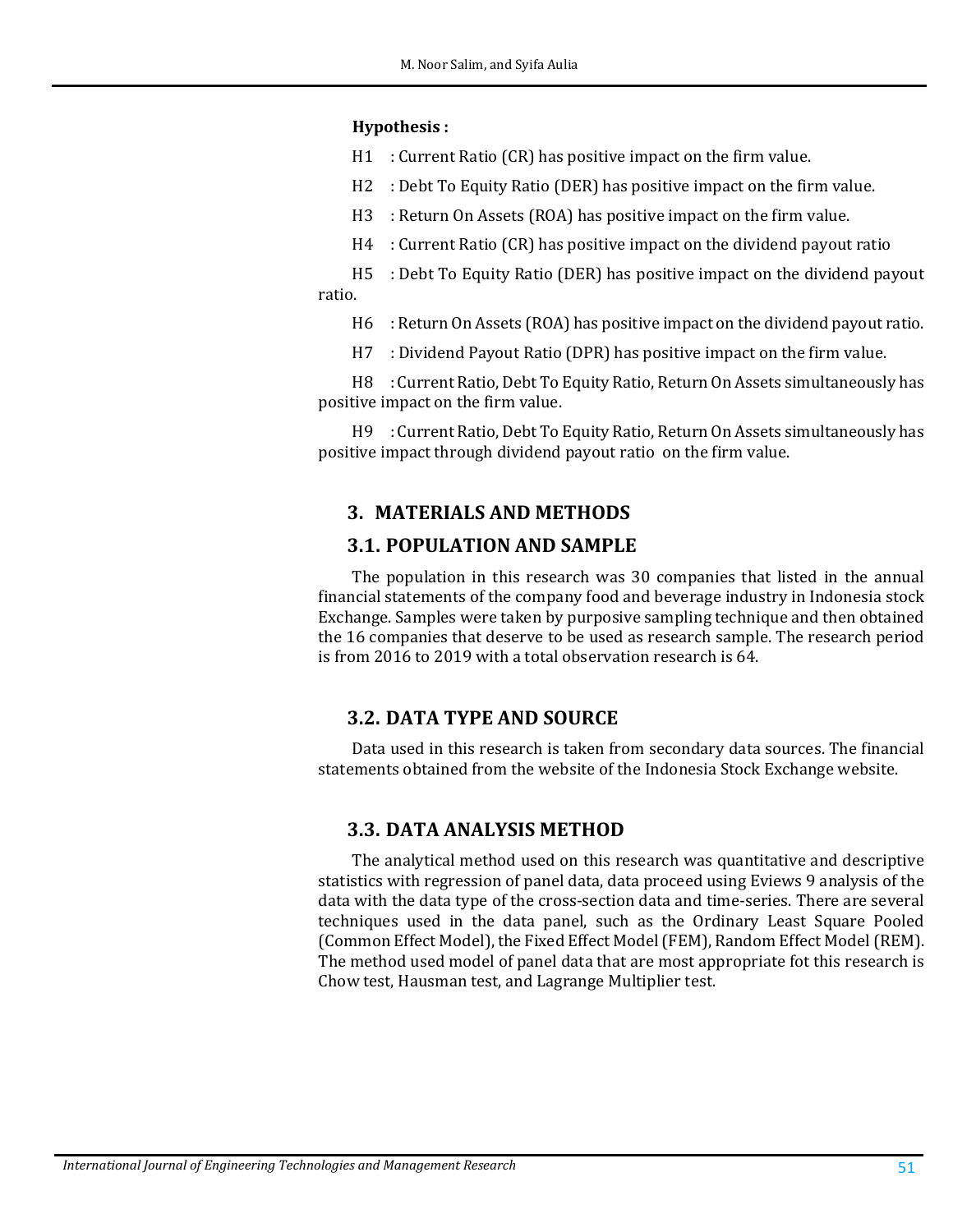# **4. RESULTS AND DISCUSSION**

### **4.1. DESCRIPTIVE STATISTIC**

#### **Descriptive Statistics**

| <b>Deskriptif Statistik</b> |    |                |          |          |          |                  |  |
|-----------------------------|----|----------------|----------|----------|----------|------------------|--|
|                             | N  | <b>Minimum</b> | Maximum  | Mean     | Median   | Std<br>Deviation |  |
| CR                          | 64 | 0.212085       | 8.637842 | 2.34375  | 1.698027 | 1.89025          |  |
| <b>DER</b>                  | 64 | 0.065126       | 2.899874 | 0.513011 | 0.473568 | 0.484653         |  |
| <b>ROA</b>                  | 64 | $-2.640992$    | 0.431697 | 0.063344 | 0.513011 | 0.370896         |  |
| <b>PBV</b>                  | 64 | $-6.933604$    | 2.726337 | 5.689467 | 2.286294 | 3.7869503        |  |
| <b>DPR</b>                  | 64 | 0.000324       | 0.097568 | 0.033559 | 0.025276 | 0.028666         |  |

Source: The results of the data processed with Eviews 9

## **4.2. PANEL DATA REGRESSION RESULT**

The first model in estimating panel data regression. On the model of the estimation of panel data, there are three techniques that can be used, such as Ordinary Least Square (OLS), Fixed Effects Model and Random Effect Model. From chow test and hausman the most suitable model chosen is Random Effect.

## **4.2.1. REGRESSION EQUATION MODEL 1**

After testing the regression model of panel data has determined that random effect model the most suitable model chosen for use in this research. Here is the results of a panel data random effect model.

**Regression Equation Model 1**

| Dependent Variable: PBV<br>Method: Panel Least Squares<br>Date: 07/25/21 Time: 20:17<br>Sample: 2016 2019<br>Periods included: 4<br>Cross-sections included: 16<br>Total panel (balanced) observations: 64 |             |                       |             |          |
|------------------------------------------------------------------------------------------------------------------------------------------------------------------------------------------------------------|-------------|-----------------------|-------------|----------|
| Variable                                                                                                                                                                                                   | Coefficient | Std Frror             | t-Statistic | Prob.    |
| C                                                                                                                                                                                                          | 703.4209    | 249,9097              | 2814700     | 0.0072   |
| CR                                                                                                                                                                                                         | 52.36696    | 7232120               | 0.724089    | 0.4728   |
| <b>DFR</b>                                                                                                                                                                                                 | 26 73581    | 243.8565              | 0.109637    | 0.0192   |
| <b>ROA</b>                                                                                                                                                                                                 | 9.601665    | 170.6278              | 0.056273    | 0.0344   |
| <b>Cross-section fixed</b>                                                                                                                                                                                 |             |                       |             |          |
| R-squared                                                                                                                                                                                                  | 0.777637    | Mean dependent var    |             | 567.5783 |
| Adjusted R-squared                                                                                                                                                                                         | 0.688692    | S.D. dependent var    |             | 703.1804 |
| S.E. of regression                                                                                                                                                                                         | 392 3395    | Akaike info criterion |             | 15.02366 |
| Sum squared resid                                                                                                                                                                                          | 6926863.    | Schwarz criterion     |             | 15.66458 |
| Log likelihood                                                                                                                                                                                             | $-461.7572$ | Hannan-Quinn criter.  |             | 15.27615 |
| <b>F-statistic</b>                                                                                                                                                                                         | 8.742876    | Durbin-Watson stat    |             | 2.250756 |
| Prob(F-statistic)                                                                                                                                                                                          | 0.000000    |                       |             |          |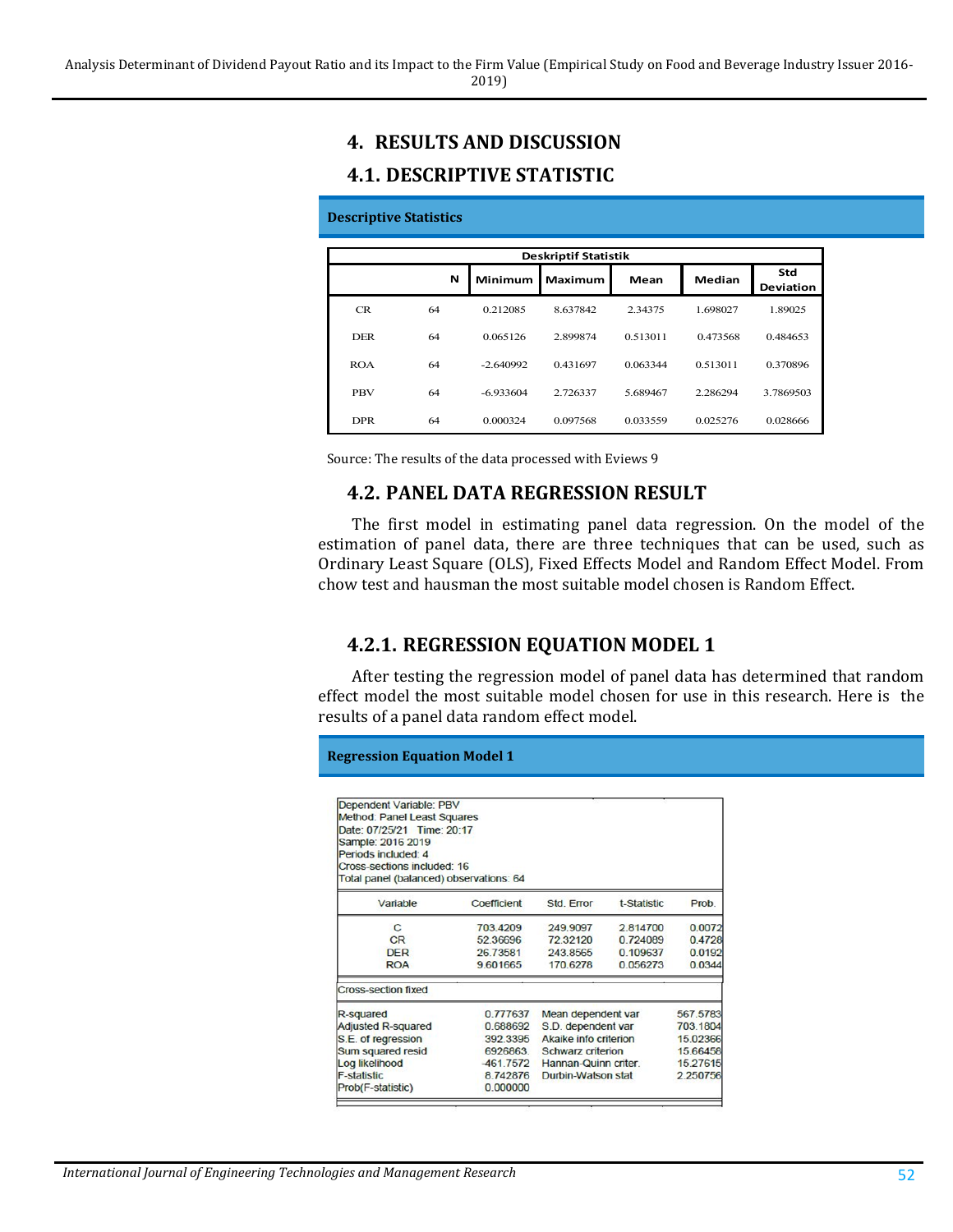#### **A. Regression Results**

PBV = 703.4209 + 52.36696\*CR + 26.73581\*DER + 9.601665\*ROA

#### **B. Hypothesis Test Results**

• Coefficient of Determination (R2)

Adjusted R-squared value of 0.777637 or 77.7637% means that the firm value variable can be explained by independent variables, namely Current Ratio, Debt Equity Ratio, and Return on Assets while the remaining 22.236% is explained by other factors outside the research model.

• F-Test

The result for the probability F-statistic is 0.000 which is smaller than the 0.05 significance level. That is, the Current Ratio, Debt Equity Ratio, and Return on Assets simultaneously have a significant effect on firm value.

• Partial Significance Test (T-Test)

With =  $5\%$ , df (n-k) = 59, then the value of T table is 2.00099. The results for each variable can be explained as follows:

- 1) The t-statistic CR value (0.724089) < t table 2.00099 and the probability value is 0.4728 > 0.05, meaning that there is no direct partial effect between the CR variables on the PBV variable.
- 2) DER t-statistic value  $(0.109637) < t$  table  $(2.00099)$  and the probability value is 0.0192 < 0.05, meaning that it has a positive influence between the DER variable on the PBV variable partially directly
- 3) The value of t-statistic ROA  $(0.056273) < t$  table  $(2.00099)$  and the probability value is 0.0344 <0.05, meaning that it has a positive influence between the ROA variables on the PBV variable partially directly

#### **4.2.2. REGRESSION EQUATION MODEL 2**

| Dependent Variable: DPR<br>Method: Panel Least Squares<br>Date: 09/06/21 Time: 23:55 |                       |             |                    |
|--------------------------------------------------------------------------------------|-----------------------|-------------|--------------------|
| Cross-sections included: 16<br>Total panel (balanced) observations: 64               |                       |             |                    |
| Coefficient                                                                          | Std. Error            | t-Statistic | Prob.              |
| 5.036625                                                                             | 0.017905              | 2.045475    | 0.0467             |
| 3.900679                                                                             | 0.005199              | 0.130512    | 0.0296             |
| 2.102160                                                                             | 0.017649              | 0.122375    | 0.0403             |
| 4.306692                                                                             | 0.013497              | 0.495821    | 0.0324             |
| <b>Effects Specification</b>                                                         |                       |             |                    |
| Cross-section fixed (dummy variables)                                                |                       |             |                    |
| 0.309232                                                                             | Mean dependent var    |             | 0.033559           |
| 0.032924                                                                             | S.D. dependent var    |             | 0.028666           |
| 0.028190                                                                             | Akaike info criterion |             | 4.058145           |
| 0.035761                                                                             | Schwarz criterion     |             | 3.417226           |
| 148,8606                                                                             | Hannan-Quinn criter.  |             | 3.805654           |
| 1.119158                                                                             |                       |             | 3.039022           |
| 0.366244                                                                             |                       |             |                    |
|                                                                                      |                       |             | Durbin-Watson stat |

**Regression Equation Model 2**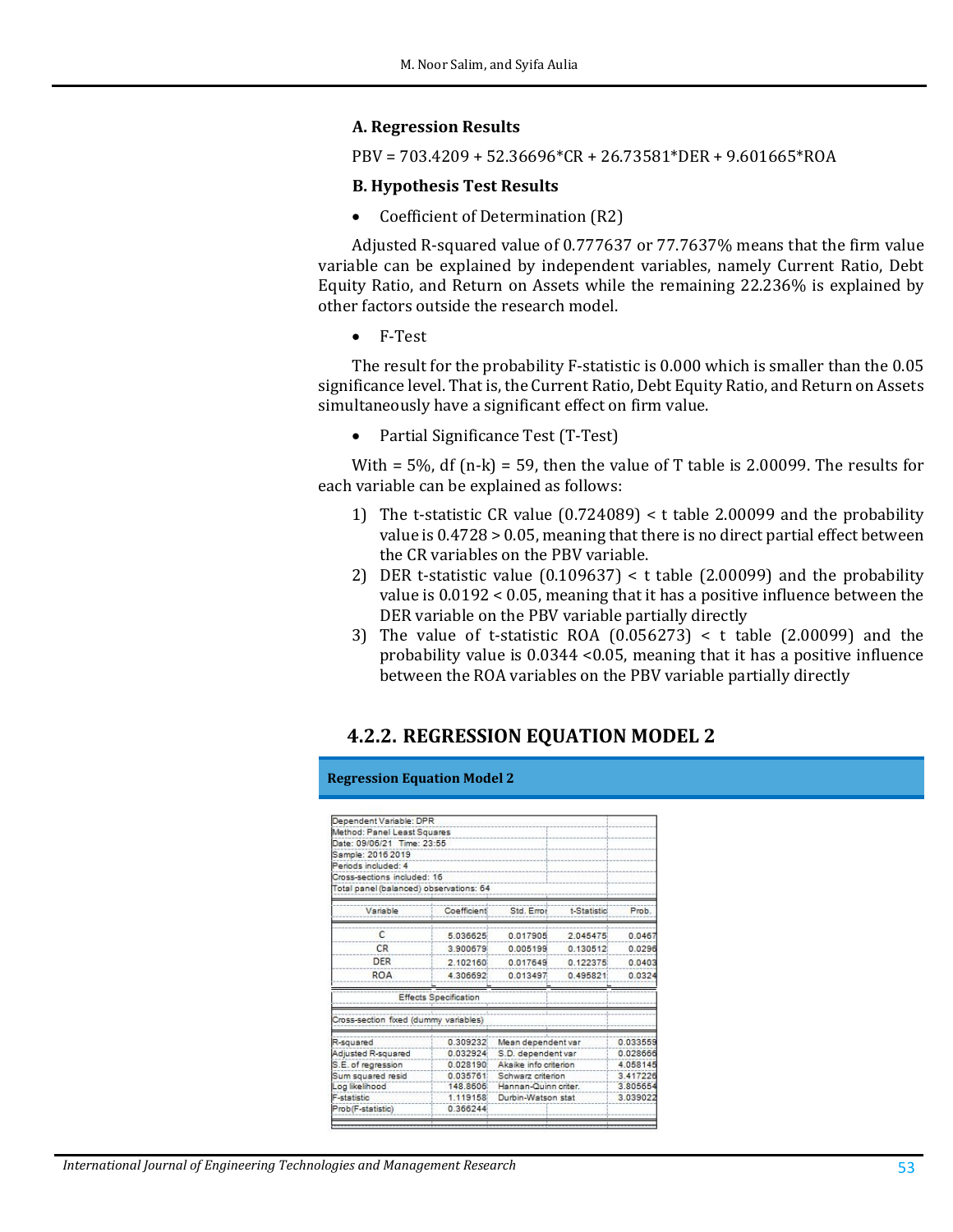#### **A. Regression Results**

DPR = 5.036625 + 3.900679\*CR + 2.102160\*DER + 4.306692\*ROA

#### **B. Hypothesis Test Results**

• Coefficient of Determination (R2)

Adjusted R-squared value of 0.309232 or 30.9232 % means that the mediating variable Dividend Payout ratio can be explained by independent variables, namely Current Ratio, Debt Equity Ratio, and Return on Assets while the remaining 69,0768 % is explained by other factors outside the research model.

• F-Test

The result for the probability F-statistic is 0.366244 which is biger than the 0.05 significance level. That is, the increase in DPR is not always influenced by the company's performance simultaneously, namely the variables CR, DER, ROA.

• Partial Significance Test (T-Test)

With = 5%, df (n-k) = 59, then the value of T table is 2.00099. The results for each variable can be explained as follows:

- 1) The t-statistic CR value (0.130512) < t table 2.00099 and the probability value is 0.0296 < 0.05, meaning that there is a positive significant influence between the CR variable and the DPR variable partially.
- 2) The t-statistic value of DER (0.122375) < t table (2.00099) and the probability value of 0.0403 < 0.05 means that there is a positive significant between the DER variable on the DPR variable partially.
- 3) The ROA t-statistic value (0.495821) > t table (2.00099) and the probability value is 0.0324 <0.05, meaning that there is a positive significant between the ROA variable on the DPR variable partially.

## **4.2.3. REGRESSION EQUATION MODEL 3**

#### **Regression Equation Model 3**

| Dependent Variable: PBV<br>Method: Panel Least Squares<br>Date: 07/25/21 Time: 20:35<br>Sample: 2016 2019<br>Periods included: 4<br>Cross-sections included: 16 |                              |                                |                    |          |
|-----------------------------------------------------------------------------------------------------------------------------------------------------------------|------------------------------|--------------------------------|--------------------|----------|
| Total panel (balanced) observations: 64                                                                                                                         |                              |                                |                    |          |
| Variable                                                                                                                                                        | Coefficient                  | Std Frror                      | <b>t-Statistic</b> | Prob.    |
| C                                                                                                                                                               | 705.1795                     | 253,9029                       | 2.777359           | 0.0080   |
| <b>DPR</b>                                                                                                                                                      | 0.313737                     | 4 369438                       | 0.071803           | 0.0019   |
| CR                                                                                                                                                              | $-5362088$                   | 75 19023                       | 0 713136           | 0.0047   |
| <b>DFR</b>                                                                                                                                                      | $-2743631$                   | 246 7905                       | 0.111172           | 0.0020   |
| <b>ROA</b>                                                                                                                                                      | 6.558865                     | 177.6735                       | 0.036915           | 0.0307   |
|                                                                                                                                                                 | <b>Effects Specification</b> |                                |                    |          |
|                                                                                                                                                                 | <b>Effects Specification</b> |                                |                    |          |
| Cross-section fixed (dummy variables)                                                                                                                           |                              |                                |                    |          |
| R-squared                                                                                                                                                       | 0876663                      | Mean dependent var             |                    | 567,5783 |
| <b>Adjusted R-squared</b>                                                                                                                                       | 0.681654                     | S.D. dependent var             |                    | 703.1804 |
| S.E. of regression                                                                                                                                              | 396 7496                     | Akaike info criterion          |                    | 15.05479 |
| Sum squared resid                                                                                                                                               | 6926051                      | Schwarz criterion              |                    | 15.72945 |
| Log likelihood                                                                                                                                                  | $-461.7534$                  | Hannan-Quinn criter.           | 15.32057           |          |
| <b>F-statistic</b>                                                                                                                                              | 8.099884                     | Durbin-Watson stat<br>2.248682 |                    |          |
| Prob(F-statistic)                                                                                                                                               | 0.000000                     |                                |                    |          |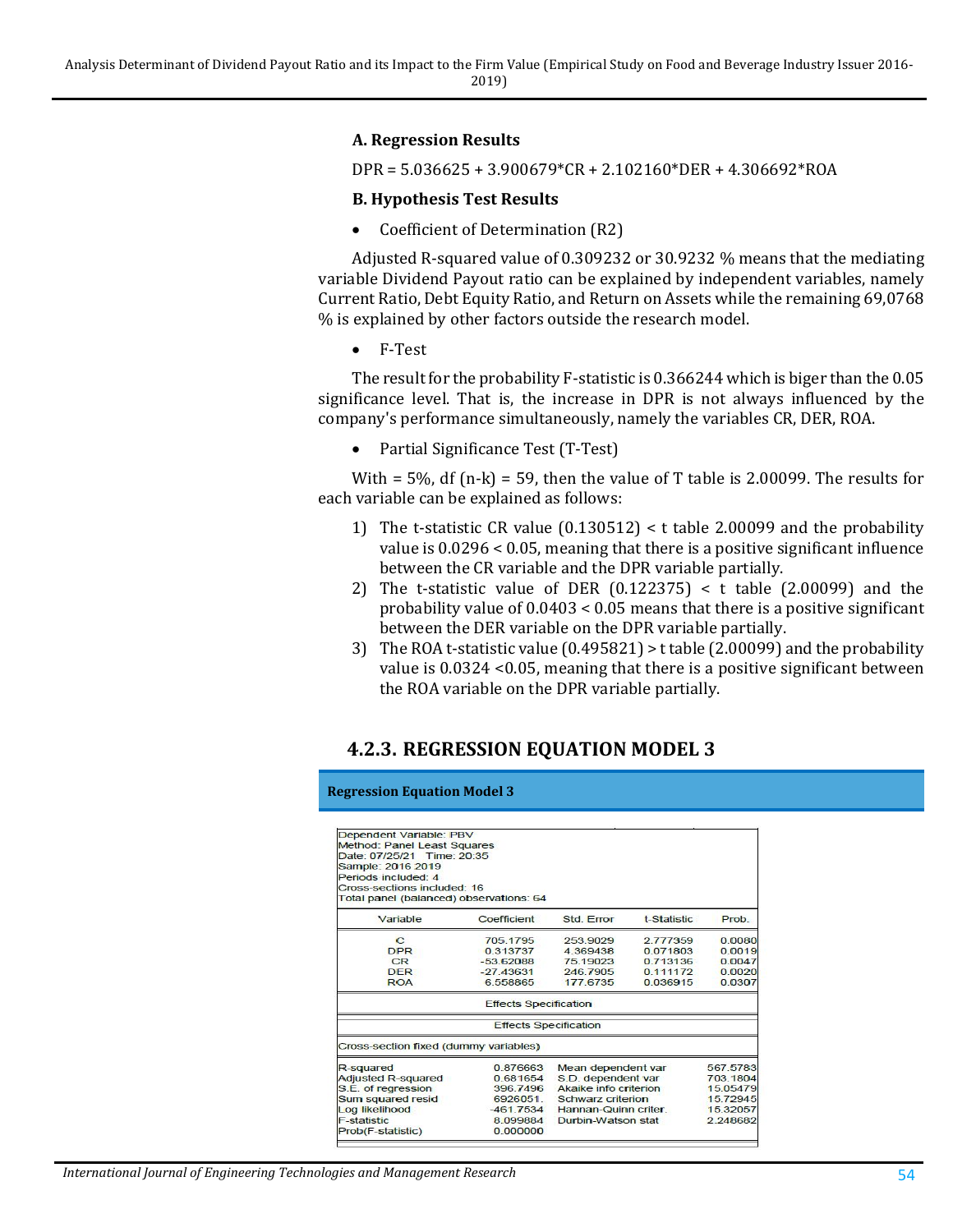#### **A. Regression Results**

#### Y = 705.1795+ 0.313737\*DPR

The t-statistic value of Dividend Payout Ratio on Price Book Value (0.9431) < t table 2.00099 and the probability value is 0.0019 <0.05, meaning that there is a significant influence between the Current Balance variable and stock return as a mediating variable.

#### **Analysis Sobel Test**

According [\(Ghozali](#page-12-2) (2018) in the [\(Akhmadi](#page-11-2) et al. (2020)) sobel test has testing the strength of the indirect effect of X to Y through Z. The influence of mediation indicated by the multiplication coefficient (ab) need to be tested with the test Sobel as follows:

$$
Sab = \sqrt{b^2sa^2 + a^2}sb^2 + sa^2sb^2
$$

With count t, as follows :

$$
z = \frac{\alpha b}{Sab}
$$

With hypotheses as follows:

Ho :  $β = 0$ ; No impact of Liquidity, Solvency, Profitability on Dividend Payout Ratio as a mediating variable to the firm value.

Ha :  $\beta \neq 0$ ; Has impact of Liquidity, Solvency, Profitability on Dividend Payout Ratio as a mediating variable to the firm value.

| Sobel Test                              |          |          |          |         |  |
|-----------------------------------------|----------|----------|----------|---------|--|
| Uraian                                  | Ab       | Sab      | t hitung | t tabel |  |
| Sobel Test 1                            |          |          |          |         |  |
| Impact of Current Ratio on Dividend     | 0.713136 | 75.19023 | 3.948426 | 2.00099 |  |
| Payout Ratio as a mediating variable on |          |          |          |         |  |
| firm value                              |          |          |          |         |  |
| sobel test 2                            |          |          |          |         |  |
| Impact of Debt Equity Ratio on          | 0.111172 | 246.7905 | 5.55472  | 2.00099 |  |
| Dividend Payout Ratio as a mediating    |          |          |          |         |  |
| variable on Firm Value                  |          |          |          |         |  |
| sobel test 3                            |          |          |          |         |  |
| Impact of Return on Asset on Dividend   | 0.036915 | 177.6735 | 4.020775 | 2.00099 |  |
| Payout Ratio as a mediating variable on |          |          |          |         |  |
| Firm Value                              |          |          |          |         |  |

Sobel test in this research using application from danielsoper.com that show the impact of the indirect Current Ratio on Firm Value mediated the Dividend Payout Ratio, the value of t count is 3.948426 < 2.00099 t table. The influence of indirect Debt Equity Ratio on Firm Value mediated the Dividend Payout Ratio, the value of t count is 5.5547195 > 2.00099 t table. No direct influence of Return On Assets on Firm Value mediated the Dividend Payout Ratio, the value of t count is 4.0207749 > 2.00099 t table.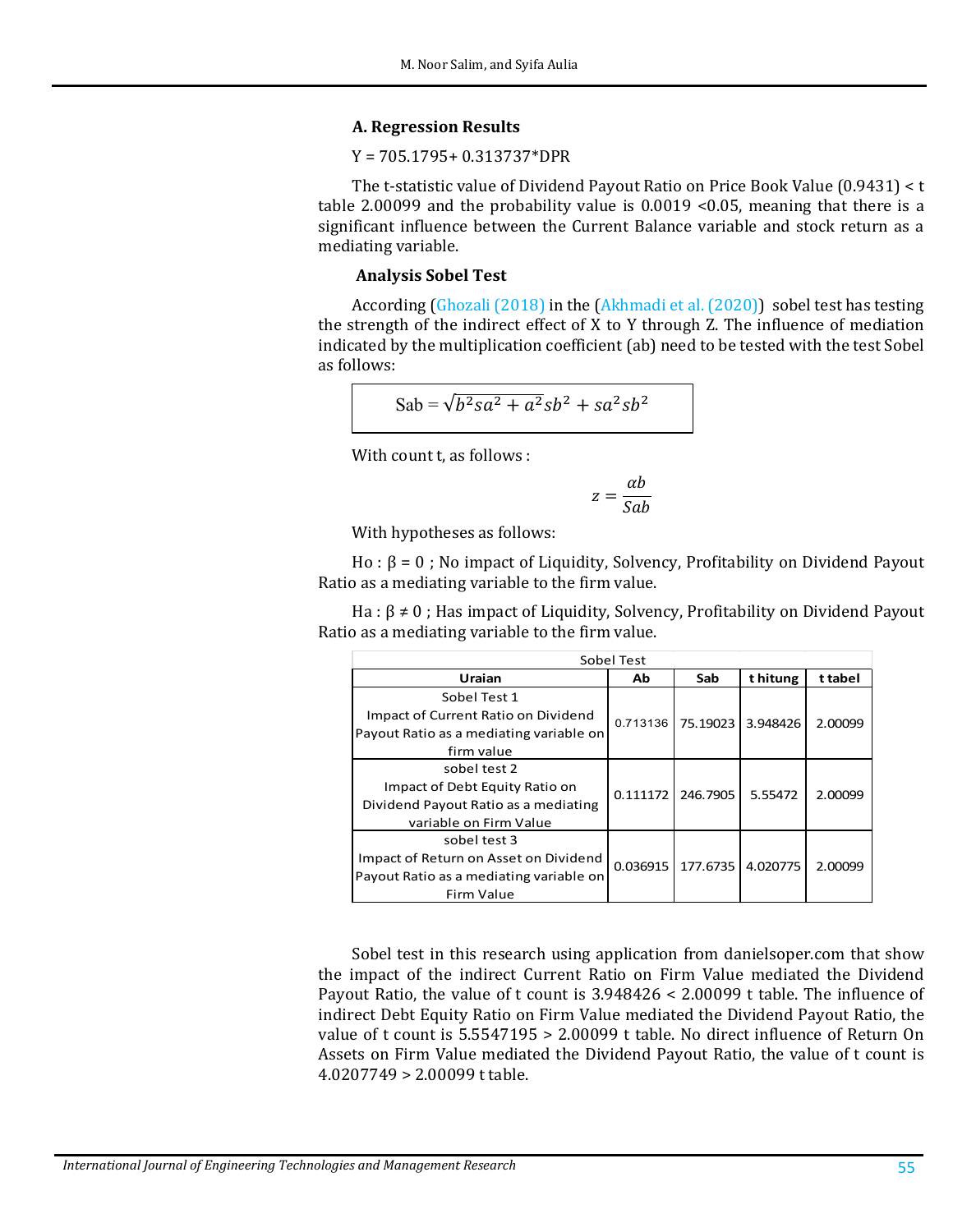## **5. DISCUSSION**

- 1) Partially, Current Ratio has a negative effect on firm value, according to previous research from Salim [and Susilowati](#page-12-3) (2020a) showing CR and asset growth have a significant negative effect on firm value. While solvency and profitability have a positive effect, according to research conducted by Anggraeni [and Musaroh](#page-11-3) (2018), which shows that DER has a significant positive effect on firm value, and Salim [and Firdaus](#page-12-4) (2020) also state that ROA has a significant positive effect on not significant effect on firm value.
- 2) There is a significant positive effect on the Dividend Payout Ratio on the Current Ratio, Debt Equity Ratio, and Return On Assets have a direct partial effect, according to research conducted b[y Gunawan](#page-12-5) and Adi (2018) showing that liquidity partially has a positive effect on policy dividends, and [Akhmadi](#page-11-2) [and Robiyanto](#page-11-2) (2020) said that DER had a significant effect on dividend policy, and [Budagaga](#page-11-4) (2017) stated that there was a significant positive ROA relationship between dividend payments and firm value.
- 3) Directly Dividend Payout Ratio [has a positive effect on firm](#page-11-5) value. This is in line with research conducted by Anton and Gabriel (2016). Dividend payout ratio has a positive effect on firm value. Indirectly, the current ratio, debt equity ratio, and return on assets can strengthen the relationship between the influence of firm value through the mediating variable, namely the dividend payout ratio. This proves that financial performance can describe the company's profit level to get a return that is used as a dividend policy which is expected to be distributed to shareholders, for that a good return will certainly strengthen the company's value in the eyes of investors and management.

# **6. CONCLUSION**

In summary, the results of this study are as follows:

- 1) Current Ratio has a negative effect on firm value.
- 2) Debt Equity Ratio has a positive and significant effect on firm value.
- 3) Return on Assets has a positive and significant effect on firm value.
- 4) Current Ratio has a positive and significant effect on the dividend payout ratio.
- 5) Debt Equity Ratio has a positive and significant effect on the dividend payout ratio.
- 6) Return on Assets has a positive and significant effect on the dividend payout ratio.
- 7) Dividend payout ratio has a positive and significant effect on firm value.
- 8) Current Ratio, debt to equity ratio and return on assets have a positive and significant effect on firm value simultaneously.
- 9) Current Ratio, debt to equity ratio and return on Current Ratio have a positive and significant effect simultaneously through the Dividend Payout Ratio on firm value.

## **7. RECOMENDATION**

This research is further expected to add to the variable external factors because the empirical findings it produces the value of R-square 0.876663 which means the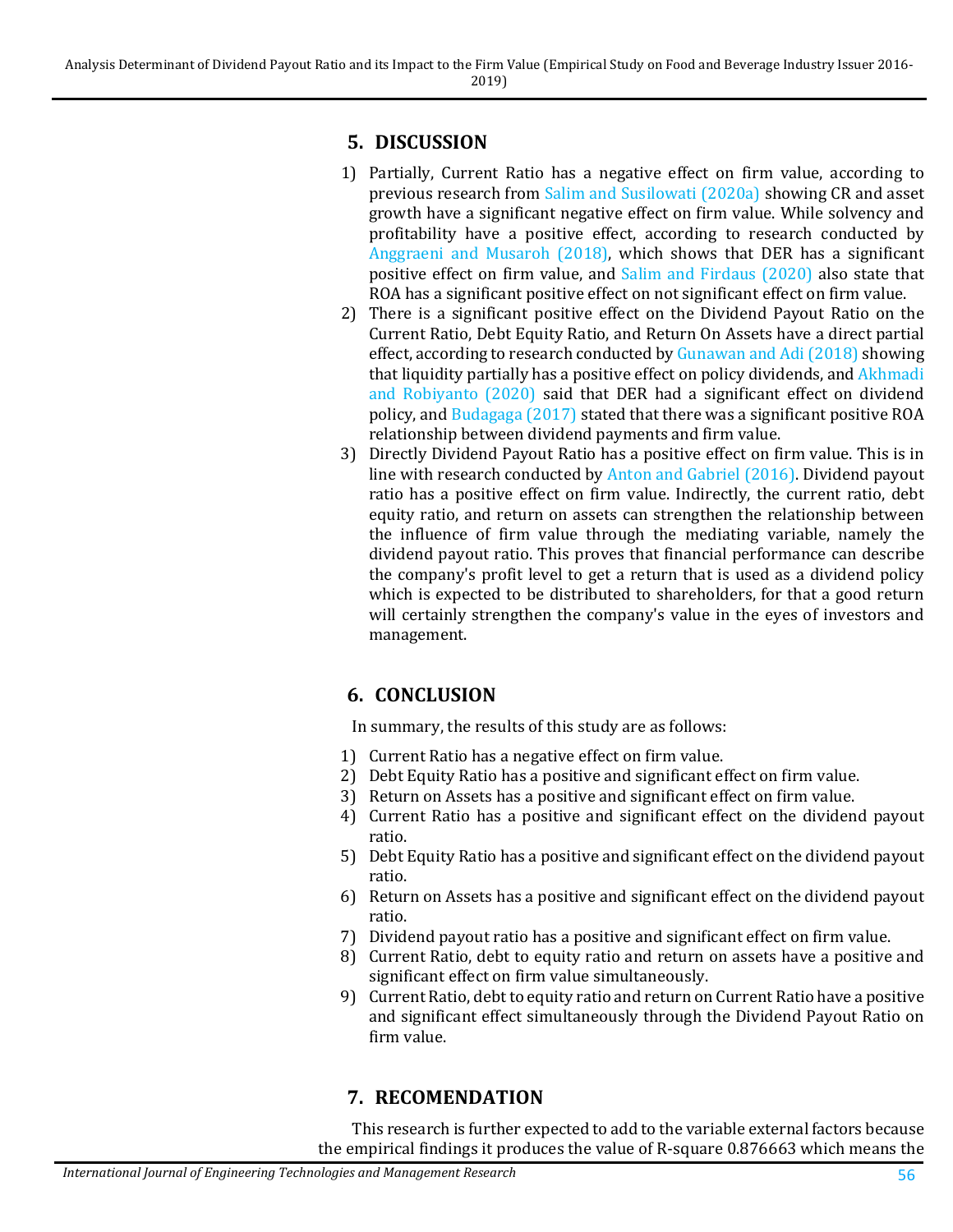independent variables used in this study can be explained 87.6% means that the dependent variable has a significant positive effect against an intervening variable, If add or use other factors that affect the determinants of dividend payout ratio and firm value not only on internal factors, but also added external factors, namely interest rates, inflation, exchange rate and economic growth, the possibility of the rest of 12.4% can explain the variation of the increase in R-square so that it can produce results that more research comprehensive.

### **REFERENCES**

- <span id="page-11-2"></span>Akhmadi, Akhmadi, and Robiyanto Robiyanto (2020). "The Interaction Between Debt Policy, Dividend Policy, Firm Growth, and Firm Value." Journal of Asian Finance. Economics and Business 7(11):699-705. Retrieved from Asian Finance, Economics and Business 7(11):699-705. Retrieved <https://doi.org/10.13106/jafeb.2020.vol7.no11.699>
- Alenazi, Huda, and Bernard Barbour (2019). "The Relationship between Dividend Policy and Firm Value within Qatari Banks." Qscience Connect 2019(1):1-22.<br>Retrieved from https://doi.org/10.5339/connect.2019.5 fro[m https://doi.org/10.5339/connect.2019.5](https://doi.org/10.5339/connect.2019.5)
- Analisa, Yangs (2011). "Pengaruh Ukuran Perusahaan, Leverage, Profitabilitas Dan Kebijakan Dividen Terhadap Nilai Perusahaan (Studi Pada Perusahaan Manufaktur Yang Terdaftar Di Bursa Efek Indonesia Tahun 2006-2008)." Diponegoro. <http://eprints.undip.ac.id/29436/>
- <span id="page-11-3"></span>Anggraeni, Rusandina, and Musaroh (2018). "Analisis Determinan Nilai Perusahaan Studi Pada Perusahaan Manufaktur Yang Terdaftar Di Bursa Efek<br>Indonesia."Iurnal-Manaiemen-Bisnis-Indonesia 3:327-36. Retrieved from Indonesia." Jurnal Manajemen Bisnis Indonesia 3:327-36. Retrieved <http://dx.doi.org/10.21831/jim.v15i2.34760>
- <span id="page-11-5"></span>Anton, Sorin Gabriel (2016). "The Impact Of Dividend Policy On Firm Value . A Panel Data Analysis Of Romanian Listed Firms." Journal of Public Administration,<br>Finance and Law (10):107-12. Retrieved from and Law  $(10):107-12$ . Retrieved <https://www.ceeol.com/search/article-detail?id=743810>
- <span id="page-11-0"></span>Aprillianto, Bayu, Novi Wulandari, and Taufik Kurrohman (2014). "Perilaku Investor Saham Individual Dalam Pengambilan Keputusan Investasi: Studi Hermeneutika-Kritis." E-Journal Ekonomi Bisnis Dan Akuntansi 1 (1):16-31.<br>Retrieved from https://doi.org/10.19184/ejeba.v1i1.567 fro[m https://doi.org/10.19184/ejeba.v1i1.567](https://doi.org/10.19184/ejeba.v1i1.567)
- <span id="page-11-1"></span>Arieska, Metha, and Barbara Gunawan (2011). "Pengaruh Aliran Kas Bebas Dan Keputusan Pendanaan Terhadap Nilai Pemegang Saham Dengan Set Keputusan Investasi Dan Dividen Sebagai Variabel Mediasi." Jurnal<br>Akuntansi Keuangan 13(1):13-23. Retrieved Akuntansi Keuangan <https://doi.org/10.9744/jak.13.1.13-23>
- Astakoni, I. Made Purba, I. Wayan Wardita, and Ni Putu Nursiani (2020). "Ukuran Perusahaan Dan Profitabilitas Sebagai Determinan Nilai Perusahaan Manufaktur Dengan Struktur Modal Sebagai Variabel Mediasi." KRISNA: Kumpulan Riset Akuntansi 12(1):35-49. [9] Basuki, Agus Tri, and Nano Prawoto. 2016. Analisis Regresi Dalam Penelitian Ekonomi Dan Bisnis: Dilengkapi Aplikasi SPSS Dan Eviews. Jakarta: Rajawali Pers Retrieved from<https://doi.org/10.22225/kr.12.1.1851.1-6>

<span id="page-11-4"></span>Budagaga, Akram (2017). "Dividend Payment and Its Impact on the Value of Firms Listed on Istanbul Stock Exchange: A Residual Income Approach." 7(2):370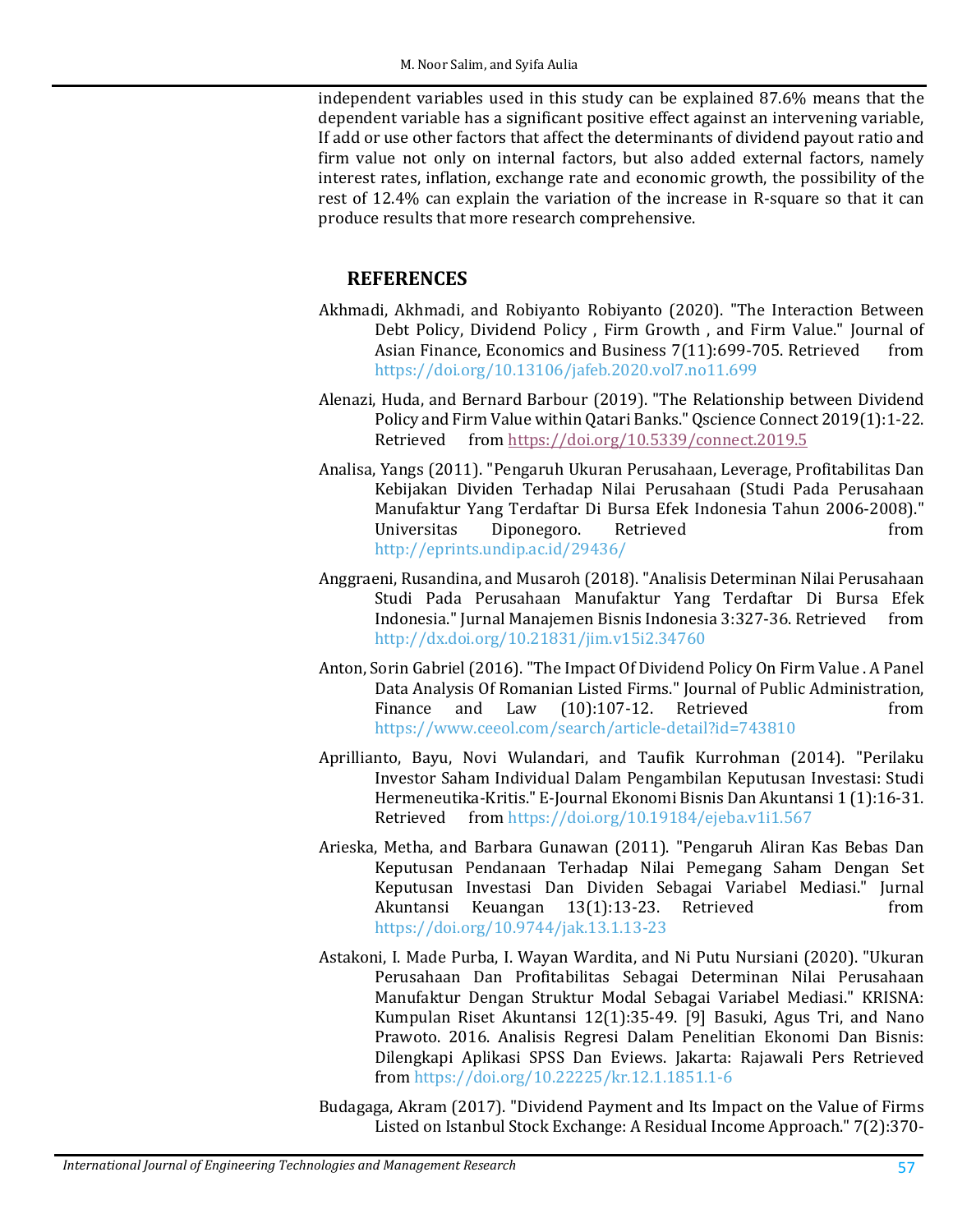[76. Retrieved from https://www.researchgate.net/profile/Akram-](https://www.researchgate.net/profile/Akram-Budagaga-2/publication/343350075_DIVIDEND_PAYMENT_AND_ITS_IMPACT_ON_THE_VALUE_OF_FIRMS_LISTED_ON_ISTANBUL_STOCK_EXCHANGE_A_RESIDUAL_INCOME_APPROACH/links/5f246a84458515b729f8ab3d/DIVIDEND-PAYMENT-AND-ITS-IMPACT-ON-THE-VALUE-OF-FIRMS-LISTED-ON-ISTANBUL-STOCK-EXCHANGE-A-RESIDUAL-INCOME-APPROACH.pdf)Budagaga-[2/publication/343350075\\_DIVIDEND\\_PAYMENT\\_AND\\_ITS\\_IMPACT\\_ON\\_T](https://www.researchgate.net/profile/Akram-Budagaga-2/publication/343350075_DIVIDEND_PAYMENT_AND_ITS_IMPACT_ON_THE_VALUE_OF_FIRMS_LISTED_ON_ISTANBUL_STOCK_EXCHANGE_A_RESIDUAL_INCOME_APPROACH/links/5f246a84458515b729f8ab3d/DIVIDEND-PAYMENT-AND-ITS-IMPACT-ON-THE-VALUE-OF-FIRMS-LISTED-ON-ISTANBUL-STOCK-EXCHANGE-A-RESIDUAL-INCOME-APPROACH.pdf)

[HE\\_VALUE\\_OF\\_FIRMS\\_LISTED\\_ON\\_ISTANBUL\\_STOCK\\_EXCHANGE\\_A\\_RESID](https://www.researchgate.net/profile/Akram-Budagaga-2/publication/343350075_DIVIDEND_PAYMENT_AND_ITS_IMPACT_ON_THE_VALUE_OF_FIRMS_LISTED_ON_ISTANBUL_STOCK_EXCHANGE_A_RESIDUAL_INCOME_APPROACH/links/5f246a84458515b729f8ab3d/DIVIDEND-PAYMENT-AND-ITS-IMPACT-ON-THE-VALUE-OF-FIRMS-LISTED-ON-ISTANBUL-STOCK-EXCHANGE-A-RESIDUAL-INCOME-APPROACH.pdf) [UAL\\_INCOME\\_APPROACH/links/5f246a84458515b729f8ab3d/DIVIDEND-](https://www.researchgate.net/profile/Akram-Budagaga-2/publication/343350075_DIVIDEND_PAYMENT_AND_ITS_IMPACT_ON_THE_VALUE_OF_FIRMS_LISTED_ON_ISTANBUL_STOCK_EXCHANGE_A_RESIDUAL_INCOME_APPROACH/links/5f246a84458515b729f8ab3d/DIVIDEND-PAYMENT-AND-ITS-IMPACT-ON-THE-VALUE-OF-FIRMS-LISTED-ON-ISTANBUL-STOCK-EXCHANGE-A-RESIDUAL-INCOME-APPROACH.pdf)[PAYMENT-AND-ITS-IMPACT-ON-THE-VALUE-OF-FIRMS-LISTED-ON-](https://www.researchgate.net/profile/Akram-Budagaga-2/publication/343350075_DIVIDEND_PAYMENT_AND_ITS_IMPACT_ON_THE_VALUE_OF_FIRMS_LISTED_ON_ISTANBUL_STOCK_EXCHANGE_A_RESIDUAL_INCOME_APPROACH/links/5f246a84458515b729f8ab3d/DIVIDEND-PAYMENT-AND-ITS-IMPACT-ON-THE-VALUE-OF-FIRMS-LISTED-ON-ISTANBUL-STOCK-EXCHANGE-A-RESIDUAL-INCOME-APPROACH.pdf)[ISTANBUL-STOCK-EXCHANGE-A-RESIDUAL-INCOME-APPROACH.pdf](https://www.researchgate.net/profile/Akram-Budagaga-2/publication/343350075_DIVIDEND_PAYMENT_AND_ITS_IMPACT_ON_THE_VALUE_OF_FIRMS_LISTED_ON_ISTANBUL_STOCK_EXCHANGE_A_RESIDUAL_INCOME_APPROACH/links/5f246a84458515b729f8ab3d/DIVIDEND-PAYMENT-AND-ITS-IMPACT-ON-THE-VALUE-OF-FIRMS-LISTED-ON-ISTANBUL-STOCK-EXCHANGE-A-RESIDUAL-INCOME-APPROACH.pdf)

- <span id="page-12-1"></span>Fahmi, Irham (2013). Analisis Laporan Keuangan. Bandung: Alfabeta.
- <span id="page-12-2"></span>Ghozali, Imam (2018). Aplikasi Analisis Multivariate Dengan Program IBM SPSS 25. Semarang: Badan Penerbit Universitas Diponegoro. Retrieved [http://repo.unikadelasalle.ac.id/index.php?p=show\\_detail&id=13099](http://repo.unikadelasalle.ac.id/index.php?p=show_detail&id=13099)
- Ghozali, Imam, and Dwi Ratmono (2013). Analisis Multivariat Dan Ekonometrika Teori, Konsep Dan Aplikasi Dengan Eviews 8. Semarang: Universitas Diponegoro.
- Gujarati, D.N., (2012), Dasar-dasar Ekonometrika, Terjemahan Mangunsong, R.C., Salemba Empat, buku 2, Edisi 5, Jakarta
- <span id="page-12-5"></span>Gunawan, I. Made Adi (2018). "The Effect Of Capital Structure, Dividend Policy, Company Size, Profitability And Liquidity On Company Value (Study At Manufacturing Companies Listed On Indonesia Stock Exchange 2014- 2016)." International Journal of Economics, Commerce and Management, United Kingdom VI(6).

<span id="page-12-0"></span>Hery (2016). Financial Ratio for Business. Jakarta: PT. Grasindo.

- Husain, Saleh (2016). "Industri Makanan dan Minuman RI Tumbuh 8,16%" [http://www.kemenperin.go.id/artikel/12163/Industri-Makanan-dan-](http://www.kemenperin.go.id/artikel/12163/Industri-Makanan-dan-Minuman-RI-Tumbuh-8)[Minuman-RI-Tumbuh-8](http://www.kemenperin.go.id/artikel/12163/Industri-Makanan-dan-Minuman-RI-Tumbuh-8) ,16 (diakses tanggal 25 Mei 2021).
- Kountur, Roony (2005). Metode Penelitian. Jakarta: PPM. [18] Alenazi, Huda, and Bernard Barbour. 2019. "The Relationship between Dividend Policy and Firm Value within Qatari Banks." Qscience Connect 2019(1):1-22. Retrieved from<https://doi.org/10.5339/connect.2019.5>
- Moeljadi (2014). "Factors Effecting Firm Value." South East Asia Journal of Contemporary Business, Economics and Law 5 No 2:6-15. [20] Alenazi, Huda, and Bernard Barbour. 2019. "The Relationship between Dividend Policy and Firm Value within Qatari Banks." Qscience Connect 2019(1):1-22.
- Mulyana, Bambang, and Rahmatika Rini (2017). "Pengaruh Solvabilitas; Profitabilitas; Ukuran Perusahaan Serta Dampaknya Pada Return Saham Perusahaan Sub Sektor Otomotif Dan Komponennya Yang Terdaftar Di Bursa Efek Indonesia Periode Tahun 2010-2016." Jurnal Ilmiah Manajemen & Bisnis 3(1):17-30.
- <span id="page-12-4"></span>Salim, M. Noor, and Zaky Firdaus (2020). "Determinants of Firm Value and Its Impact on Stock Prices (Study in Consumer Good Public Companies in Idx 2014-2018)." Dinasti International Journal of Education Management and<br>Social Science 2(1):41-54. Retrieved from  $2(1):41-54.$ <https://doi.org/10.31933/dijemss.v2i1.506>
- <span id="page-12-3"></span>Salim, M. Noor, and Rina Susilowati (2020a). "The Effect of Internal Factors on Capital Structure and Its Impact on Firm Value: Empirical Evidence From the Food and Baverages Industry Listed on Indonesian Stock Exchange 2013- 2017." International Journal of Engineering Technologies and Management